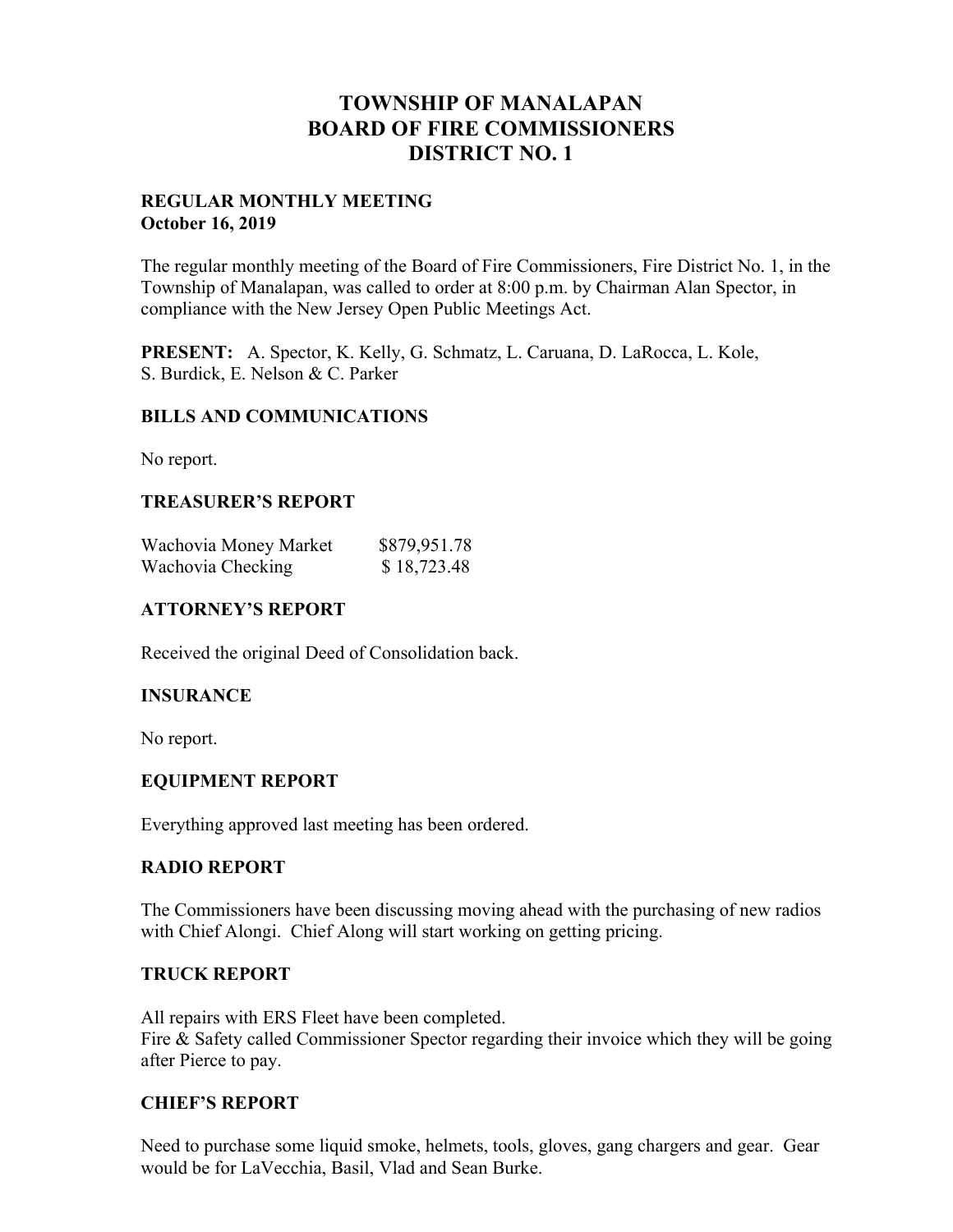## **MEMBERSHIP REPORT**

No report.

## **ASSOCIATION REPORT**

Need to purchase new cones; Eric Nelson to get pricing. Steve Burdick needs a new white hat to replace his old one.

#### **TRUSTEES' REPORT**

No report.

## **OLD BUSINESS**

See attached.

#### **NEW BUSINESS**

Commissioner Schmatz made a motion to pay all vouchers; this was seconded by Commissioner Caruana. All voted aye.

Commissioner Schmatz is working on pricing for a washer and dryer.

Commissioner LaRocca made a motion for \$150 to purchase a new white hat for Steve Burdick; this was seconded by Commissioner Spector. All voted aye.

Commissioner LaRocca amended his previous motion to the Middlesex County Fire Academy for training to Middletown Fire Academy; this was seconded by Commissioner Kelly. All voted aye.

Commissioner LaRocca made a motion for \$975 to purchase 12 pairs of gloves – 6 large and 6 xlarge; this was seconded by Commissioner Kelly. All voted aye.

Commissioner LaRocca made a motion not to exceed \$1,200 to purchase 4 gang chargers; this was seconded by Commissioner Caruana. All voted aye.

Commissioner LaRocca made a motion for \$750 to purchase helmet mounted lights; this was seconded by Commissioner Kelly. All voted aye.

Commissioner LaRocca made a motion not to exceed \$2,700 to purchase 2 sets of DeWalt cordless tool kits for 26-1-80 and the new 26-1-90; this was seconded by Commissioner Kelly. All voted aye.

Commissioner LaRocca made a motion not to exceed \$20,000 to purchase 5 sets of gear (names above); this was seconded by Commissioner Kelly. All voted aye.

Commissioner LaRocca made a motion for \$2,000 to purchase 6 helmets; this was seconded by Commissioner Schmatz. All voted aye.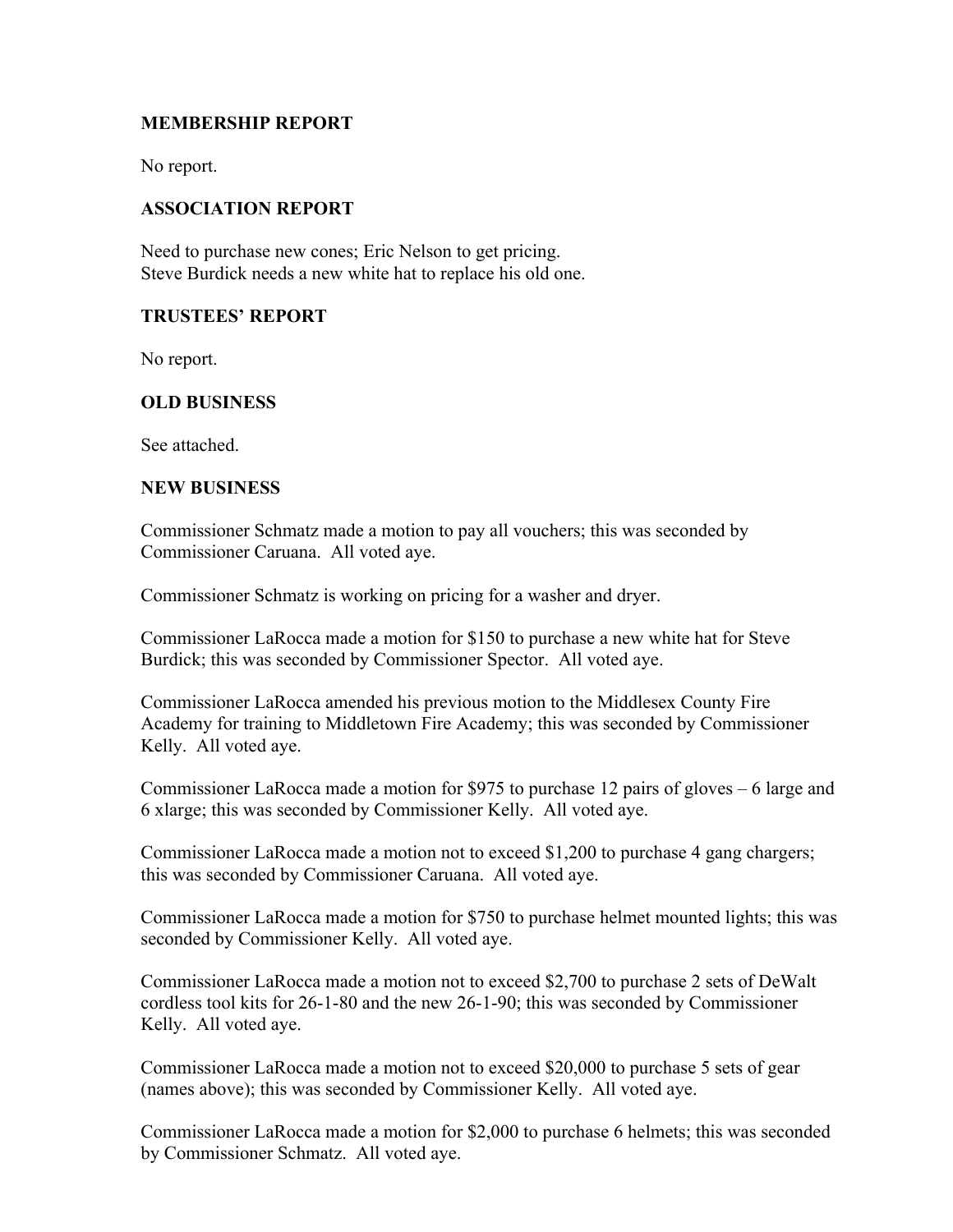Commissioner LaRocca made a motion for \$600 to purchase sweatshirts; this was seconded by Commissioner Spector. All voted aye.

Discussion was held about have Mr. Parker make a waiver for the members to sign that do not want a bail out system.

Meeting opened to the public at 8:45 p.m.

A motion was made by Commissioner Spector to adjourn; it was seconded by Commissioner Kelly and all voted aye.

Meeting adjourned at 8:47 p.m.

 Respectfully submitted, Kenneth Kelly, Clerk